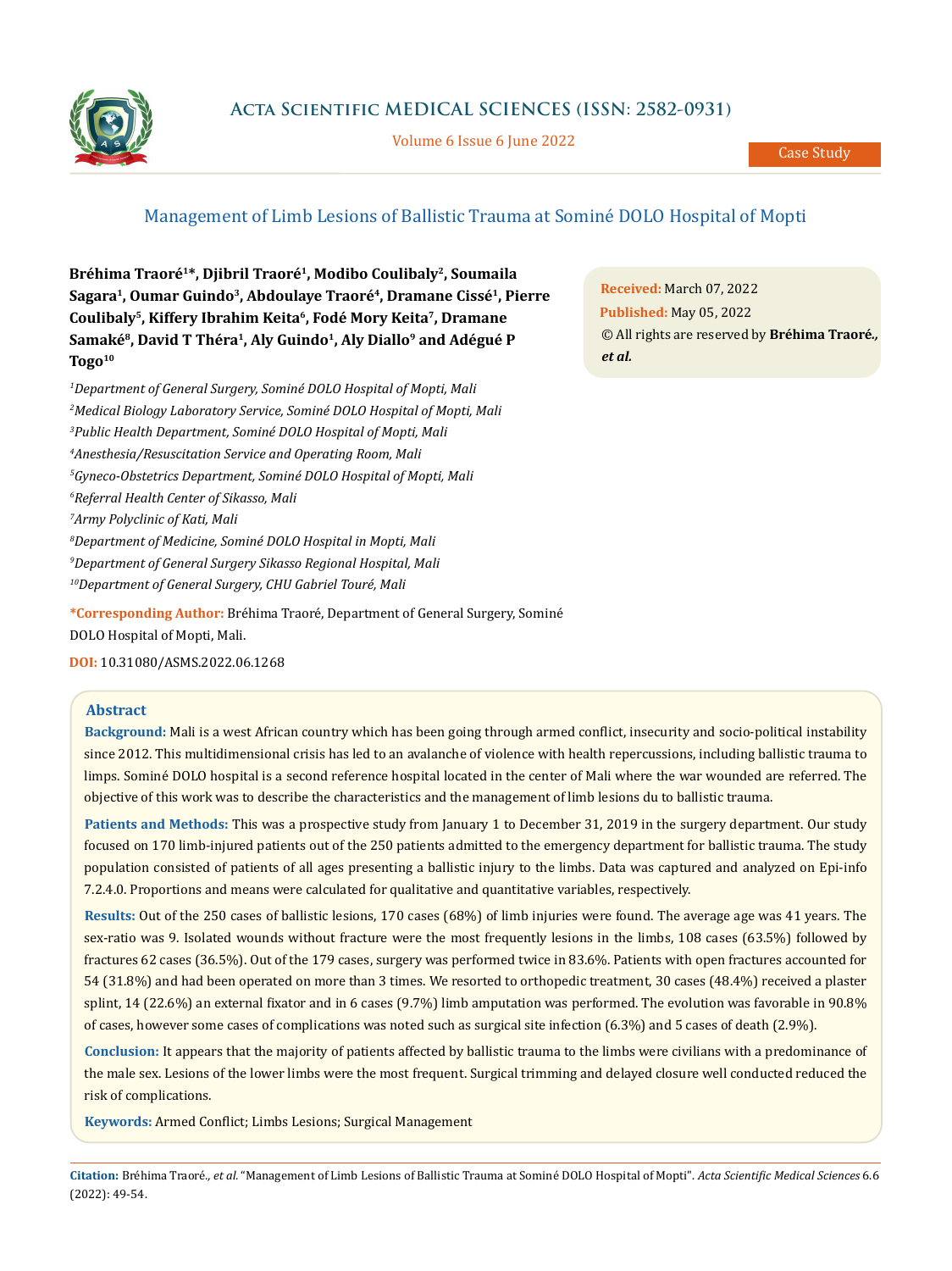#### **Introduction**

Since January 2012, Mali has been facing an unprecedented armed conflict which opposes the regular army in one hand and in the other hand, self-defense militias made up of hunters to terrorist groups and like belligerents. This multidimensional crisis drains its share of violence characterized by ballistic trauma, particularly in the limbs. Ballistic trauma is the consequence of the penetration of a projectile into the body: bullet, lead, metal fragment from the envelope or the contents of an explosive device (grenade, mine, shells, bomb and so one) [1]**.** Firearm trauma is a real public health problem in several countries, especially developing countries [2]. The firearm trauma have experienced an upsurge linked to the increase in gun crime; the illegal and uncontrolled possession of firearms; armed and intercommunal conflicts; the war against the terrorists. Projectile injuries are nowadays more and more frequent in civilian populations and the management of these lesions responds to specific rules that must be known because sometimes different from the usual traumatology [3]**.** In times of war the systematic exploration of penetrating wounds is the rule. Initial treatment at the front is limited to emergency procedures. Final care is deferred in most cases [1]**.** In civilian practice, the availability of complementary means of exploration makes it possible to establish real diagnostic strategies and to have a nonsurgical attitude to certain lesions [1]**.** If hemorrhage is the first cause of early death, infection is the second from the twenty-fourth hour and the prevention of this infection is crucial [1]**.** The Malian crisis began in the up-north and rapidly spread to the center, Mopti. In this region, Sominé Dolo Hospital is the only  $2<sup>nd</sup>$  reference health facility capable of caring for war wounded (both civilian and military). The aim of this work is to describe the characteristic and the surgical management of limbs injuries du to ballistic trauma during Malian war.

### **Patients and Methods**

This was a prospective study from January 1 to December 31, 2019 in the surgery department. Our study focused on 170 limbinjured patients out of the 250 patients admitted to the emergency department for ballistic trauma. During cases of massive and saturating influx, the alert and the triggering of the white plan were carried out by the chief executive officer (CEO) of Sominé Dolo hospital. This white plan included a crisis unit made up of two zones: a first which was the center for calls and coordination with the other extra-hospital intervention teams and the second zone brings together the hospital staff around the referent CEO of the white plan. On admission, the war wounded were classified into four different categories of actions to be made according to the white plan of the Sominé Dolo hospital. The  $1<sup>st</sup>$  category was the expectants or black triage tag color, the  $2<sup>nd</sup>$  category was the immediate or red triage tag color, the 3<sup>rd</sup> category was the delayed yellow triage tag color and the 4<sup>th</sup> category was the minor or green triage tag color. The study population consisted of patients of all ages presenting a ballistic injury to the limbs. Patients who refused hospital care at the profit of traditional treatment, patients with an unusable record and patients who refused to give their consent were excluded from this study. The epidemiological, clinical, paraclinical, surgical and therapeutic aspects of ballistic trauma of the limbs and its evolution were assessed. Data was captured and analyzed on Epi-info 7.2.4.0. Proportions and means were calculated for qualitative and quantitative variables, respectively.

#### **Results**

Over the period of the study we recorded 1601 various traumas at the level of the emergency department among which 250 were related to ballistic trauma or 15.6% and 170 had traumatized limbs that accounted for 68% out of 250 ballistic trauma. Male sex was well represented, 90.4% of the cases with a sex-ratio of 9. The age group from 46 to 60 years was the most represented, 48.8% of the cases. The mean age was  $40.9 \pm 13.3$  years and extremes ranging from 2 to 98 years. Most of the patients came from the Bankass circle, 69/170 patients or 40.6%. The majority of patients were cultivators 101/170 patients (59.4%) against 45/170 (26.5%) of military. Most of the ethnic groups in the Mopti region were concerned mainly the Dogons 94/170 (55.3%). Intercommunal and joint conflicts were the most frequent etiologies with 78/170 (45.9%) and 67/170 (39,4%), respectively. The majority of patients were admitted as part of the referral/evacuation 142/170 (83.5%) and 121/170 (71.2%) of the cases were admitted to the emergency department less than 6 hours after the ballistic trauma. Isolated lesions of the soft parts were the most frequently found, 79/170 cases (46.5%), followed by bone lesions 69/179 (40.6%). Isolated wounds without fractures were the most frequently found lesions in the limbs, 108/170 (63.5%) followed by Fractures, 62/170 ( 36.5%). The lower limb was the most frequently seat of fractures, 44/62, 71% (Figure 1). Fractures were open in 54/62 (87.1%). The type II open fracture was the most common, 22/54, 40.7% of the cases (Table 1). Nerve damage was the most frequently found

50

**Citation:** Bréhima Traoré*., et al.* "Management of Limb Lesions of Ballistic Trauma at Sominé DOLO Hospital of Mopti". *Acta Scientific Medical Sciences* 6.6 (2022): 49-54.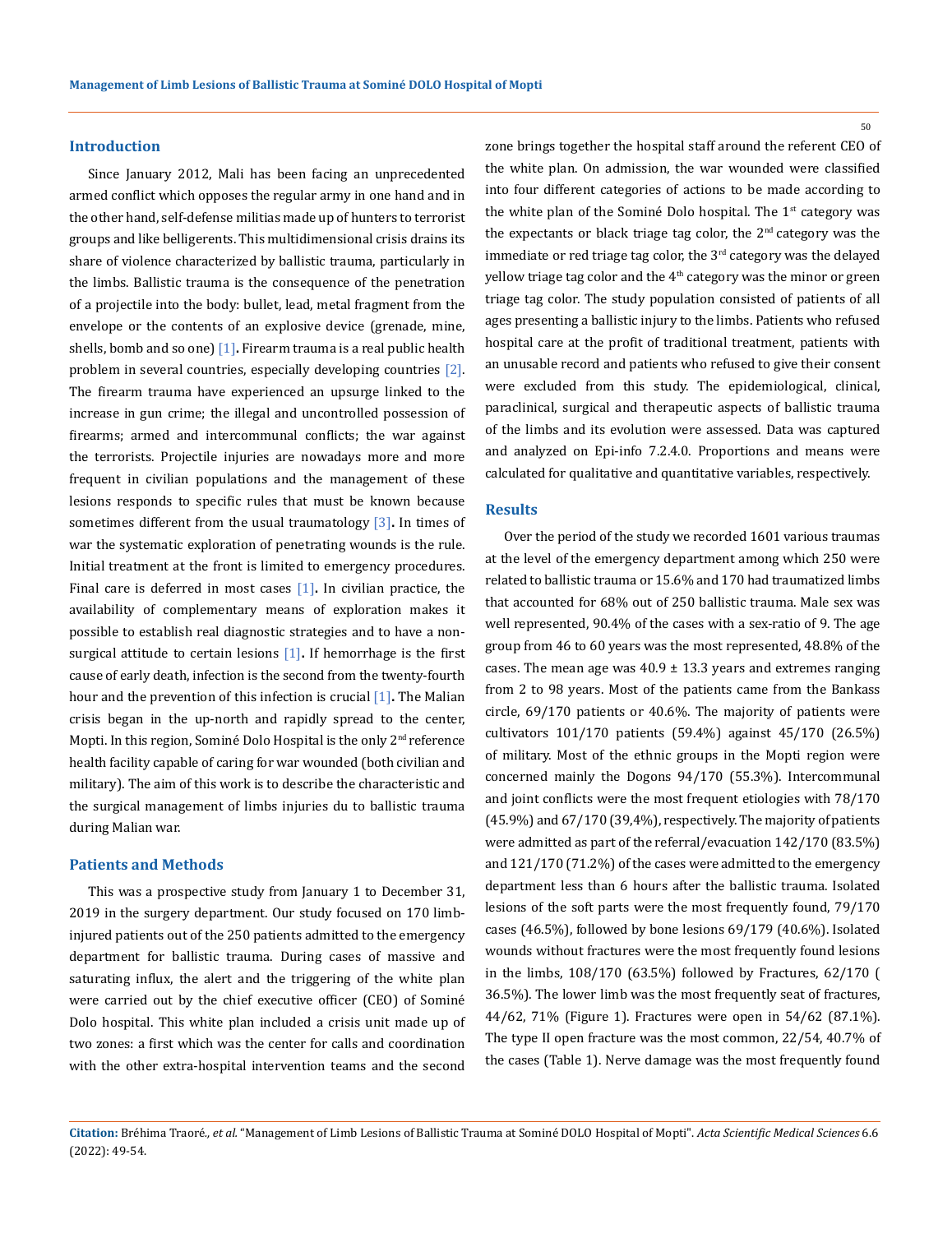associated lesions 4/9, 44.4% of cases (Table 2). The standard X-ray was the most performed medical imaging examination 84/123 (68.3%). Blood grouping in ABO Rhesus and systems and cells count were the most performed biological assessment with (44.8%) and (41.6%), respectively. All patients received medical treatment based on analgesic and antibiotic. Cefazolin was the most administered drug in 88% of our patients. Ringer lactate solution was administered in 81.6% of cases followed by salt serum 0.9% in 79.2%. Blood transfusion was performed in 18% of cases. General anesthesia was performed in 79.2% of cases. Surgery was performed twice in 83.6% of cases. The open fractures had been operated on more than 3 times. Orthopedic treatment with plastered splints was performed in 48.4% case, external fixator in 22.6% case and an amputation of the limb in 9.7%. Out of 28 of our patients who had to develop a complication; 46.4% had anemia followed by 25% of neurological complication. The lethality was 2.9% and were polytrauma cases. The length of hospitalization was 10-30 days in 50.4% of cases. All of the deaths occurred among farmers with the most affected age group of 46-60 years. The average length of hospitalization was 35.05 days with the extremes ranging from 1 to 99 days.



**Figure 1:** Distribution of patients by fracture location.



Iconography 1: Image of the firearm: surgical department Sominé Dolo Hospital of Mopti



Iconography 2: Image lesion of the sole of the foot: surgical department Sominé Dolo Hospital of Mopti

## **Figure 2:** Iconography of ballistic trauma to limbs (Source: Sominé DOLO Hospital of Mopti, Mali).

| Grades                                                                                | N  | Percentage% |
|---------------------------------------------------------------------------------------|----|-------------|
| I (wound $\leq 1$ cm)                                                                 | 14 | 25.9        |
| II (wound $1-10$ )                                                                    | 22 | 40.7        |
| IIIA (extensive tissue damage ><br>10cm, not requiring flap)                          | 11 | 20.4        |
| IIIB (lesions > 10 cm, involvement<br>of the exposed bone periosteum,<br>flap needed) | 5  | 9.3         |
| IIIC (arterial involvement requiring<br>vascular reconstruction)                      | 2  | 3.7         |
| Total                                                                                 | 54 | 100         |

**Table 1:** Distribution of patients by type of open fracture according to Gustilo et Anderson.

| <b>Associated lesions</b> | N | Pourcentage % |
|---------------------------|---|---------------|
| Vascular lesions          |   | 22,2          |
| Nerve damage              |   | 44.4          |
| Polyfracture              | 3 | 33,3          |
| Total                     |   | 100           |

**Table 2:** Distribution of associated limb injuries.

### **Discussion**

The average age of our patients was 40.9 years with extremes of 2 and 98 years. This result is superior to that of Alain., *et al*. [17], Keita I. [2],Chaibou MS., *et al*. [15] and Djibo A. [16] who found 28 years; 29.4 years; 29.5 years and 30.9 years respectively. This

**Citation:** Bréhima Traoré*., et al.* "Management of Limb Lesions of Ballistic Trauma at Sominé DOLO Hospital of Mopti". *Acta Scientific Medical Sciences* 6.6 (2022): 49-54.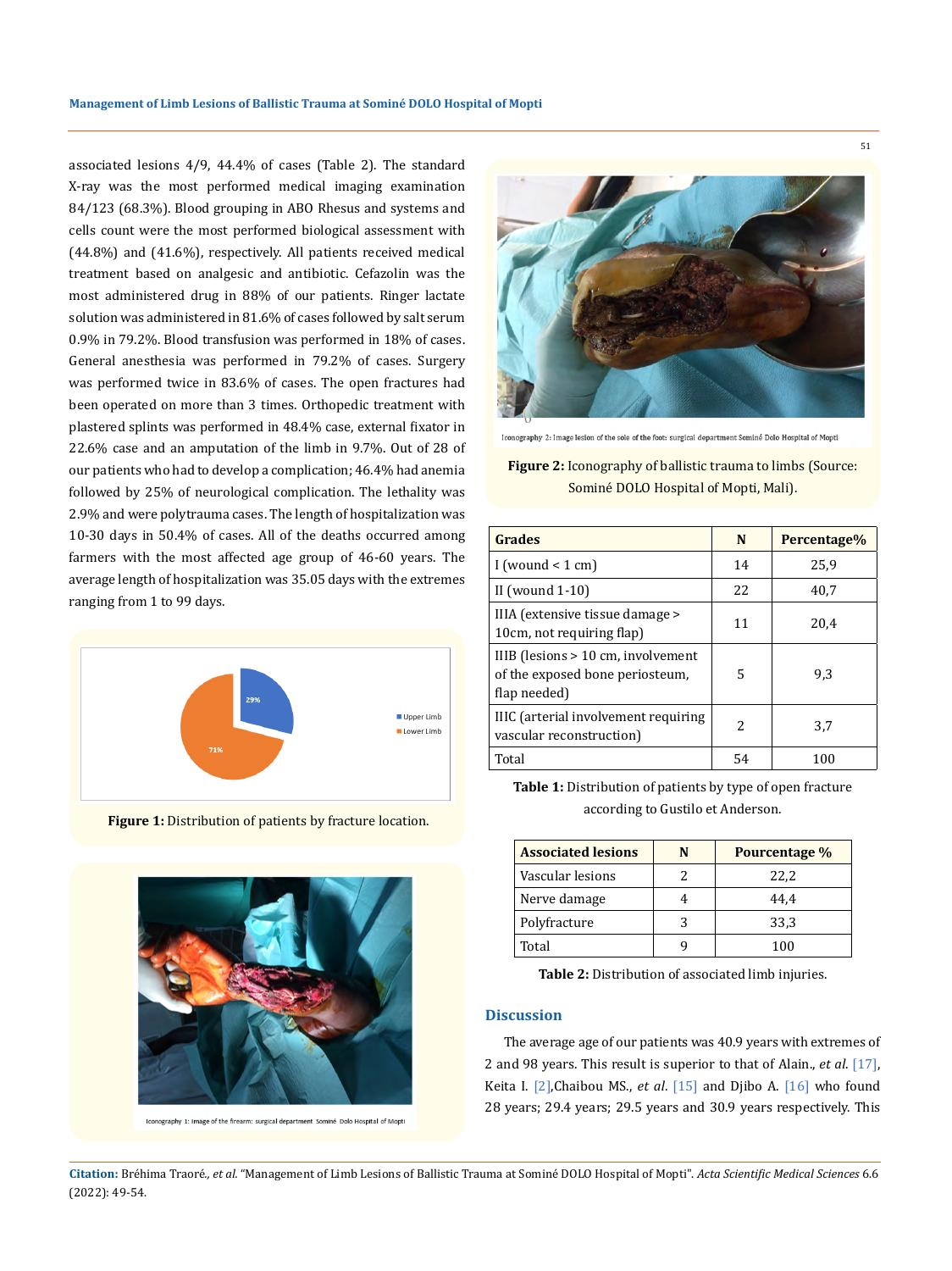difference is statistically significant  $(x^2 = 3.7394)$  and  $p < 0.05$ . The majority age group in our study was 46-60 years with 48.8%. This result is different from that reported by Djibo A. [16] in Niger which had found a majority age group of 16-30 years with 48.5%. Keïta I in Mali found an age group of 21-40 years with 55.8%. The difference in our results compared to those of the literature could be explained by the particular context of the war in central Mali, which occurs against a backdrop of intercommunal conflict, but also by the fact that it is young adults who are the holders of rifles and especially the most suitable to enter the brotherhood of hunters (the first combatants to organize self-defense in the villages).

The male sex was in the majority in our study up to 90.4% and a sex ratio of 9. Same trend reported by Djibo A.  $[16]$  and Kéita I.  $[2]$ who found a male predominance of 89.53% and 88.4% respectively. On the other hand, this result is a little lower than that of Alain., *et al*. [18] with 98%. This male predominance is explained by the fact that it is men who are at the forefront of defense in the event of armed conflict to defend women and children. The majority of the injured came from the circles of Bankass (27.6%), Bandiagara (22.8%) and Mopti (22.4%). The populations of the three circles have been the most affected and affected by the inter-communal conflict in the Mopti region.

In our study it is the civilian population that has paid the heaviest price unlike the actors of the fighting that are the military and hunters. The military represented 18.4% of our patients, our result differs from that of Hoffman C  $[18]$ , with 95.5% on the other hand comparable to those of Djibo A. [16] and Kéita I. [2], which reported 28.27% and 20.9% respectively. This could be explained by the fact that in our study, attacks were much more directed against the civilian population in the context of intercommunal conflicts and attacks by armed groups. The majority of patients were admitted in less than 6 hours or 71.2% of cases comparable to that of Keita I.  $[2]$  which found 79% of cases with  $p > 0.05$ . Due to the proximity of conflict zones to health facilities, the readiness of the population to contact civil protection or the police and the availability of means of transport, the wounded were evacuated for treatment within a reasonable time. Many patients were referred in 83.2% of cases because Sominé DOLO Hospital is the only 2<sup>nd</sup> reference medical-surgical structure in the Mopti region. The less seriously injured were cared for locally without being referred. A strong humanitarian presence in the region facilitates the care of the wounded.

Lesions were more common in the limbs with 68% of cases. Our results are similar to those reported by Hoffman C. [18], Djibo A. [16] and Kéita I. [2] who find more limb damage with 67%; 63% and 81.2% respectively with  $p > 0.05$ . The reach of the limbs is multifactorial associating conventional shooting, accidents and shooting incidents and mine explosions. Soft lesions were the most represented 46.4%. Our result differs from that of Djibo A. [16], which found 69% of cases and that of the ICRC [19] which found soft limb injuries in 73% of cases. This could be explained by the fact that the bullets always pass through the superficial parts and cause a destruction of these (ballistic effect) before reaching the deep parts. We recorded 62 cases of fracture including 53 cases of open fracture of the limbs or 87.1%. Our result does not differ statically from that of Djibo A. [16] with 94.6% and Owens., *et al*. [20] who found 82% with  $p > 0.05$ . This is explained by lesional ballistics, the projectile enters the human body and releases energy into the tissues causing injury. The presence of a mandatory wound gives the fracture open.

We had 6 cases of amputation or 9.7% of patients, there is a statistically significant difference with that of Djibo A. [16] who found 13 patients or 22.4% with p<0.05. The lower limb was the most affected. This is explained by the velocity of the weapons used, which means that the lesions of open fractures are associated with significant losses of substances.

Standard radiography was the most widely used medical imaging with 84 cases or 48.41%.

In our study all patients received painkillers. Among the analgesics used 100% received paracetamol (injectable or tablet). Our result is similar to that of Djibo A. [16] but superior to that of Chaibou MS., *et al*. [15] in Niger, at the National Hospital of Niamey in 2016 which had found a paracetamol use rate of 93.3% with p  $< 0.05$ .

All our patients had received cephazolin-based antibiotic prophylaxis, which could be explained by the very high risk of infection in war surgery and the systematization of antibiotic therapy in case of injury in war surgery. Indeed the wounds have a strong bacterial contamination, the bullets and other fragments are not sterile at the time of firing and the contaminated projectile introduces bacteria through the point of entry. [13].

### **Citation:** Bréhima Traoré*., et al.* "Management of Limb Lesions of Ballistic Trauma at Sominé DOLO Hospital of Mopti". *Acta Scientific Medical Sciences* 6.6 (2022): 49-54.

52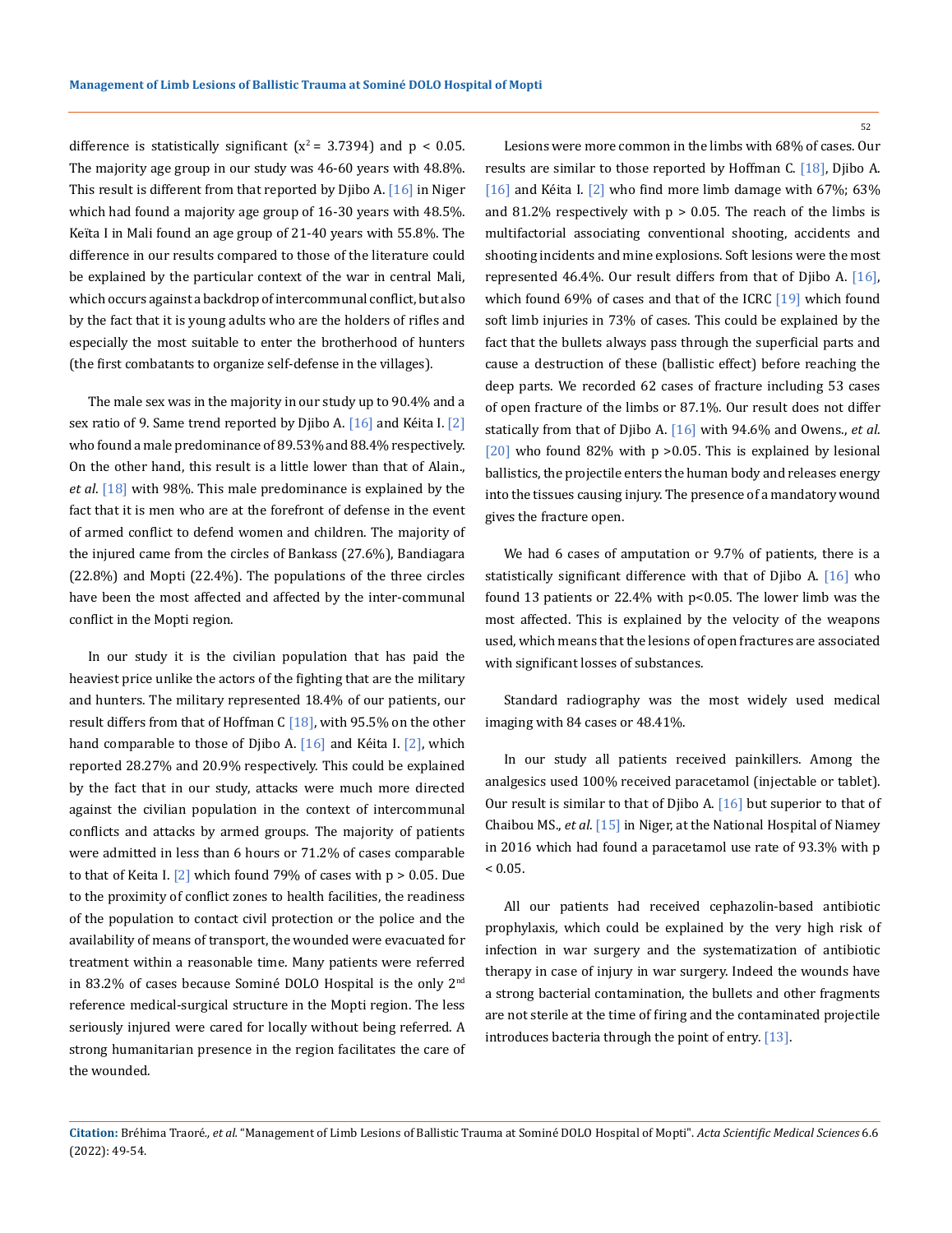In our series 18% of our patients received a blood transfusion, our result does not differ statically from that found by Hoffman C. [19] in 2012 in Afghanistan, which found a rate of 18% higher than that of Djibo A.  $[16]$  with 8.4%. This difference is statistically significant (p < 0.05). Our result could be explained by the absence of a blood bank in the region.

In our series, all patients admitted for firearm wounds experienced debridement and delayed primary closure. This is a cardinal principle in the care of war wounded. A war wound is never closed, the debridement and dressing is done with compresses, and then the closure will be postponed 5 days after trimming if and only if the wound is clean and the dressing dry [13,21].

Among the 28 complications, we recorded 3 infectious complications (10.7%). Our result is similar to that of Murray., *et al*. [21] in Afghanistan and Iraq in 2009 who found an infectious wound complication in 5.5% of cases. This confirms the hypothesis of the high risk of infection in the event of a wound of war. The presence of necrosis, clots, foreign bodies and serums are factors favoring infections in the same way as the contamination of wounds by skin germs [13].

In our series, the intra-hospital lethality rate linked to ballistic trauma to the limbs was 2.94% in a context of polytrauma. Our result is comparable to those found by Hoffman C. [19] in Afghanistan in 2012 and Djibo A.  $[16]$  who found a lethality of 3.3% and 5.1% respectively, but differs from that of Chaibou MS and coll. [15] in Niger in 2017 which found 9.9%. This difference is statistically significant (p < 0.05). This could be explained by the use of weapons of war and improvised explosive devices. Polytrauma was the main cause of death in 2.8% of cases. Polytrauma is defined by lesions, at least one of which can be life-threatening.

The duration of hospitalization was in the majority of cases between 10-30 days, i.e. 50.4%. The average duration is 35.1 days with extremes ranging from 1 to 99 days. These are the lesions of the limbs which lasted more than 2 months in the majority of cases. This could be explained by the complexity of the surgical management of ballistic wounds complicated by infection. The wound must always be clean before returning secondarily to the fractures. Most patients were operated on several times.

### **Conclusion**

At the end of our study carried out at the regional hospital of Mopti, it appears that the majority of patients concerned by ballistic trauma of the limbs were civilians with a predominance of the male sex. The Circle of Bankass was the most affected. Lesions of the lower limbs were the most common. They were mainly caused by bullets. Restraint by the external fixator was indicated in front of fourteen (14) open fractures.

The indication of amputation of the limb was posed in 6 cases. Analgesics, antibiotics and tetanus sero-vaccinotherapy were administered to most patients. Well-conducted surgical trimming and delayed closure reduced the risk of complications. The morbidity and mortality associated with ballistic lesions depends on the nature of the lesions, the experience of the surgical team and the context in which the injured are cared for.

#### **Bibliography**

- 1. Rouvier B., et al. "Ballistic trauma". Refresh Conferences. Elsevier Paris (1997): 703-716.
- 2. Keita I. "Epidemiological-clinical study of firearm injuries in the surgical department of the CHU Gabriel TOURE about 43 cases". (2013): 19.
- 3. Khechimi M., et al. "Peculiarities of ballistic trauma at the level of the limbs about 12 cases". Chirurgie de la Main 34.6 (2015): 387.
- 4. Jeremy B., et al. "Socio-professional care of the wounded soldiers in operation". (2012): 2613-2614.
- 5. Cartier V., et al. "Thoraco-abdominal ballistic trauma: what you need to know". CHU ANGERS; 40.
- 6. Sprague O. "L'AK-47: le tueur le plus populaire au monde". Campagne d'Oxfam International et de Control Arms, juin 2006 (2022).
- 7. "Registre des armes classiques" (2022).
- 8. David R Hughes. Oceanside (California) ISBN 0-9626096- 0-9 The History and Development of the M16 Rifle and its Cartridge. Armory Publications, (1990).
- 9. ICRC: War Surgery. Volume1 and Volume 2, June (2010): 22- 82, 298.339.